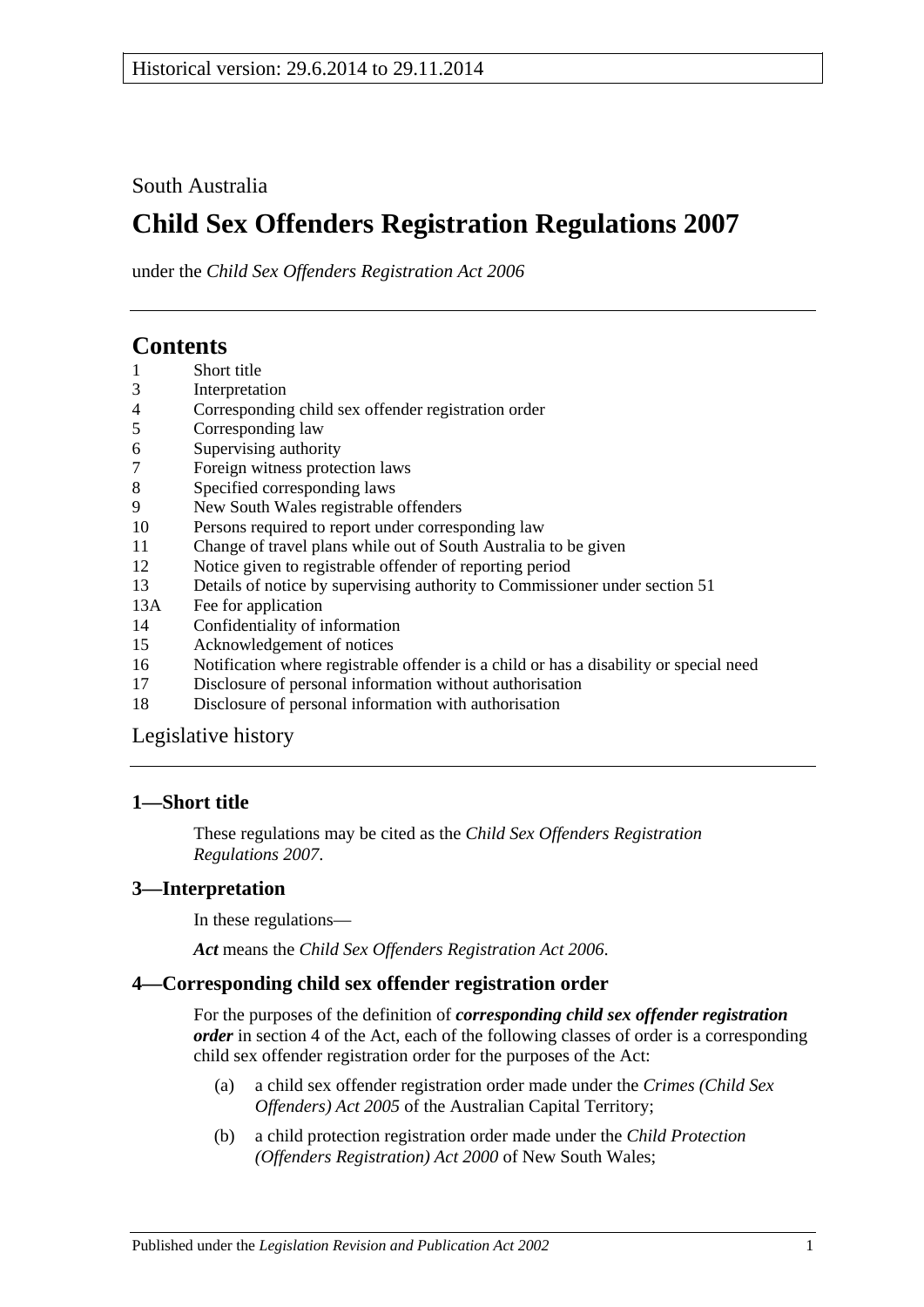- (c) an offender reporting order made under the *Child Protection (Offender Reporting and Registration) Act* of the Northern Territory;
- (d) an offender reporting order made under the *Child Protection (Offender Reporting) Act 2004* of Queensland;
- (e) an offender reporting order made under the *Community Protection (Offender Reporting) Act 2005* of Tasmania;
- (f) a sex offender registration order made under the *Sex Offenders Registration Act 2004* of Victoria;
- (g) an offender reporting order made under the *Community Protection (Offender Reporting) Act 2004* of Western Australia.

#### <span id="page-1-0"></span>**5—Corresponding law**

For the purposes of the definition of *corresponding law* in section 4 of the Act, each of the following laws is declared to be a corresponding law for the purposes of the Act:

- (a) the *Crimes (Child Sex Offenders) Act 2005* of the Australian Capital Territory;
- (b) the *Child Protection (Offenders Registration) Act 2000* of New South Wales;
- (c) the *Child Protection (Offender Reporting and Registration) Act* of the Northern Territory;
- (d) the *Child Protection (Offender Reporting) Act 2004* of Queensland;
- (e) the *Community Protection (Offender Reporting) Act 2005* of Tasmania;
- (f) the *Sex Offenders Registration Act 2004* of Victoria;
- (g) the *Community Protection (Offender Reporting) Act 2004* of Western Australia.

#### <span id="page-1-1"></span>**6—Supervising authority**

For the purposes of the definition of *supervising authority* in section 4 of the Act, the supervising authority referred to in Column 1 of the table below is the supervising authority in relation to an offender who belongs to the class of offender referred to in Column 2 of the table opposite the reference.

| <b>Supervising authority</b> | <b>Class of offender</b>                                                                                                                                                        |
|------------------------------|---------------------------------------------------------------------------------------------------------------------------------------------------------------------------------|
| <b>Magistrates Court</b>     | A registrable offender who ceases to be in<br>government custody or ceases to be subject to a<br>supervised sentence as a result of an order of the<br><b>Magistrates Court</b> |
| District Court               | A registrable offender who ceases to be in<br>government custody or ceases to be subject to a<br>supervised sentence as a result of an order of the<br>District Court           |
| Supreme Court                | A registrable offender who ceases to be in<br>government custody or ceases to be subject to a<br>supervised sentence as a result of an order of the<br>Supreme Court            |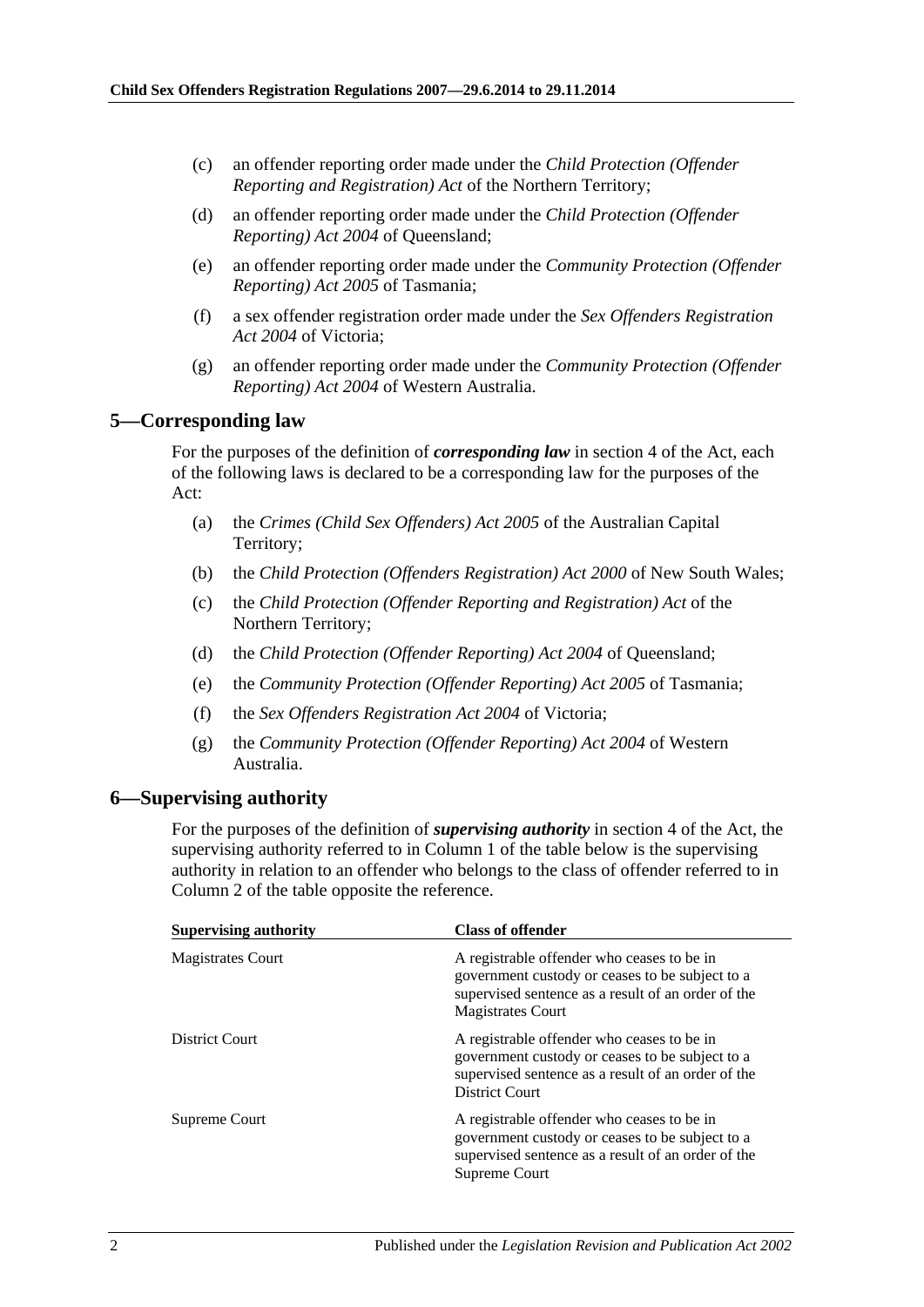| <b>Supervising authority</b>                                                                                      | <b>Class of offender</b>                                                                                                                                                                                                                                                       |
|-------------------------------------------------------------------------------------------------------------------|--------------------------------------------------------------------------------------------------------------------------------------------------------------------------------------------------------------------------------------------------------------------------------|
| The Minister to whom the administration of<br>the <i>Mental Health Act 1993</i> is committed                      | A registrable offender who is committed to detention<br>under Part 8A of the <i>Criminal Law Consolidation</i><br>Act 1935, having been released from some other form<br>of government custody                                                                                 |
| The Minister to whom the administration of<br>the <i>Mental Health Act 1993</i> is committed                      | A registrable offender who ceases to be committed to<br>detention under Part 8A of the Criminal Law<br><b>Consolidation Act 1935</b>                                                                                                                                           |
| The Parole Board of South Australia                                                                               | A registrable offender who ceases to be subject to a<br>licence under Part 8A of the Criminal Law<br>Consolidation Act 1935                                                                                                                                                    |
| The Parole Board of South Australia                                                                               | A registrable offender who ceases to be subject to a<br>condition of parole requiring the person to be subject<br>to supervision                                                                                                                                               |
| assisting the Minister to whom the<br>administration of the <i>Correctional Services</i><br>Act 1982 is committed | The chief executive of the agency principally An adult registrable offender who, except as provided<br>in a preceding provision of this table, ceases to be in<br>government custody, ceases to be subject to a<br>supervised sentence or ceases to be an existing<br>licensee |
| assisting the Minister to whom the<br>administration of the Children's Protection<br>Act 1993 is committed        | The chief executive of the agency principally A child registrable offender who, except as provided<br>in a preceding provision of this table, ceases to be in<br>government custody, ceases to be subject to a<br>supervised sentence or ceases to be an existing<br>licensee  |

### <span id="page-2-0"></span>**7—Foreign witness protection laws**

Each of the following laws is specified as a *foreign witness protection law* for the purposes of section  $6(5)$  and section  $54(2)$  of the Act:

- (a) the *Witness Protection Act 1994* of the Commonwealth;
- (b) the *Witness Protection Act 1996* of the Australian Capital Territory;
- (c) the *Witness Protection Act 1995* of New South Wales;
- (d) the *Witness Protection (Northern Territory) Act* of the Northern Territory;
- (e) the *Witness Protection Act 2000* of Queensland;
- (f) the *Witness Protection Act 2000* of Tasmania;
- (g) the *Witness Protection Act 1991* of Victoria;
- (h) the *Witness Protection (Western Australia) Act 1996* of Western Australia.

#### <span id="page-2-1"></span>**8—Specified corresponding laws**

Each of the laws declared to be a corresponding law in [regulation](#page-1-0) 5 is specified for the purposes of section 6(5) and section 54(2) of the Act.

## <span id="page-2-2"></span>**9—New South Wales registrable offenders**

The date specified for the purposes of section 8 of the Act is the date on which these regulations come into operation.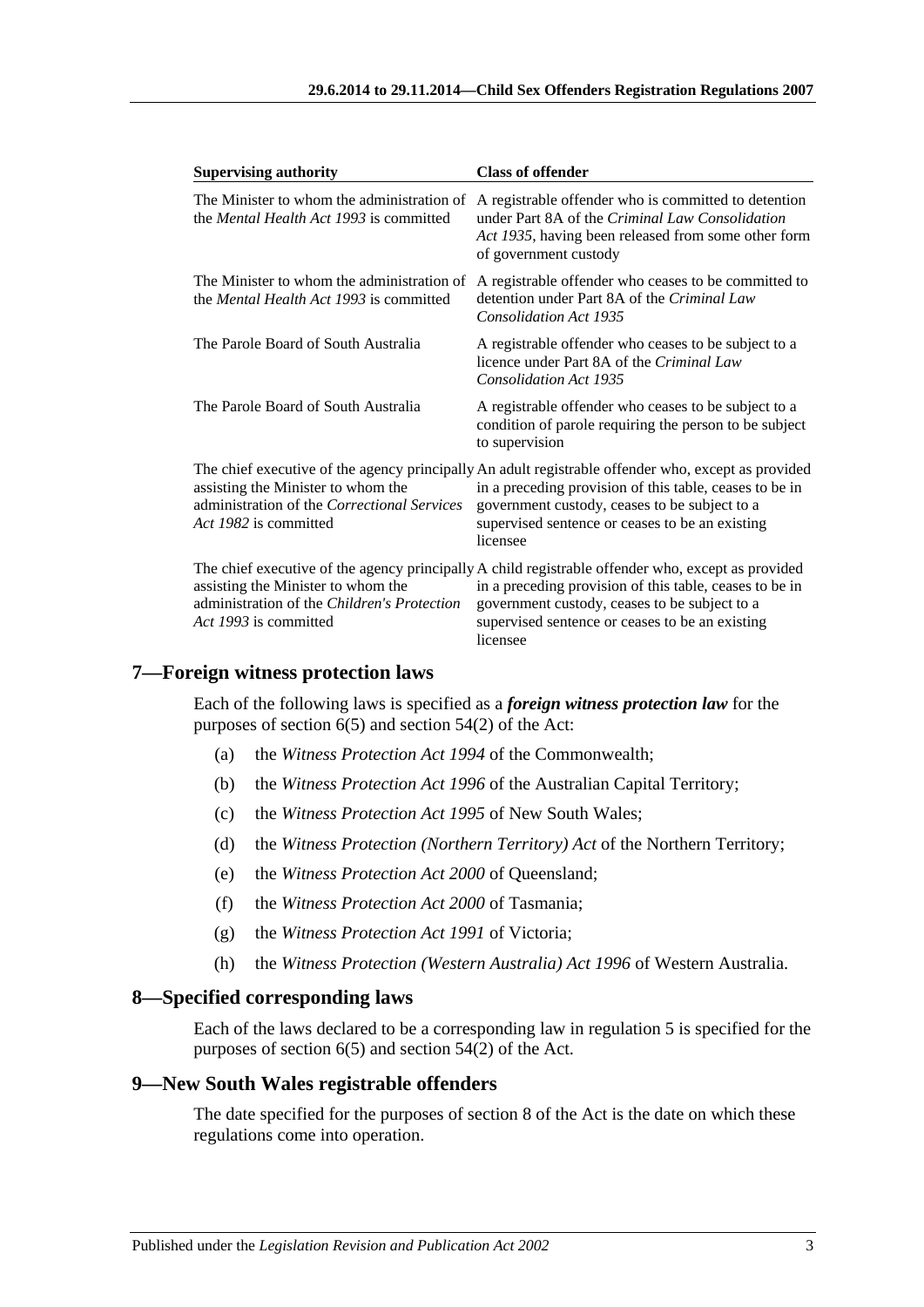#### <span id="page-3-0"></span>**10—Persons required to report under corresponding law**

For the purposes of section 14(2) of the Act, a person may contact the Commissioner, as required by that subsection by presenting themselves in person at a police station.

#### <span id="page-3-1"></span>**11—Change of travel plans while out of South Australia to be given**

For the purposes of section 18(3) of the Act, a registrable offender may make a report under section 18—

(a) by writing sent by post to the following address:

ANCOR Section, GPO Box 1539, ADELAIDE SA 5001; or

(b) by writing transmitted by email to the following email address:

sapol.ancor@police.sa.gov.au

### <span id="page-3-2"></span>**12—Notice given to registrable offender of reporting period**

- (1) In accordance with section 48(3) of the Act, a notice required to be given to a registrable offender under section 48 is not required to specify the registrable offender's reporting period.
- (2) A notice containing a registrable offender's reporting period must be given to the registrable offender at the time the offender reports his or her personal details to the Commissioner under section 11 of the Act.

### <span id="page-3-3"></span>**13—Details of notice by supervising authority to Commissioner under section 51**

A notice required to be given by a supervising authority to the Commissioner under section 51 of the Act must include the following details:

- (a) the name of the registrable offender;
- (b) the relevant event under section  $51(1)$  that gave rise to the requirement for the notice and the date the event occurred or is to occur;
- (c) the name and position of the person providing the notice and any other particulars necessary to identify the person providing the notice;
- (d) the date on which the notice is issued;
- (e) details of the residential address of the registrable offender following his or her release from custody or the supervision of the supervising authority (if known);
- (f) information held by the supervising authority that classifies a registrable offender as legally incapacitated or describes the registrable offender as having a disability or other special need, or an impaired ability to understand his or her reporting obligations under the Act.

#### <span id="page-3-4"></span>**13A—Fee for application**

For the purposes of section 66D(1)(b) of the Act, the prescribed fee is \$200.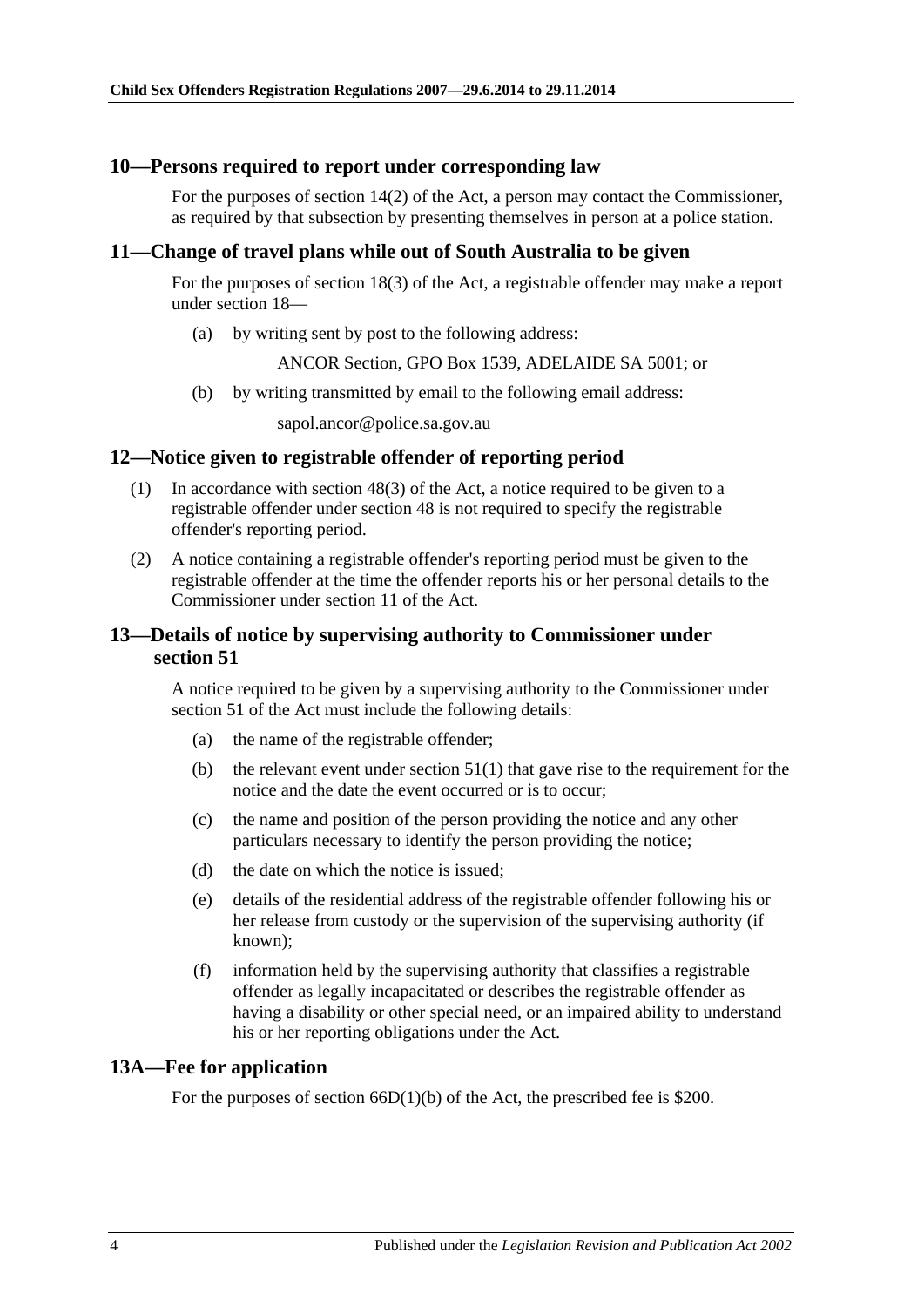## <span id="page-4-0"></span>**14—Confidentiality of information**

For the purposes of section  $67(1)(a)$  of the Act, the following information is prescribed:

- (a) the name of the registrable offender;
- (b) the fact that the registrable offender is a registrable offender;
- (c) whether or not the registrable offender is required to comply with the reporting obligations imposed by Part 3 of the Act.

#### <span id="page-4-1"></span>**15—Acknowledgement of notices**

If the Commissioner gives a notice to a registrable offender under—

- (a) section 48 of the Act (notice of reporting obligations); or
- (b) section 50 of the Act (notice of change to reporting period); or
- (c) section 52 of the Act (notice given by the Commissioner),

the Commissioner may request the registrable offender to acknowledge receipt of that notice in writing.

## <span id="page-4-2"></span>**16—Notification where registrable offender is a child or has a disability or special need**

- (1) This regulation applies to a registrable offender who—
	- (a) is a child, or is a person who has a disability or other special need; and
	- (b) is unable to understand—
		- (i) his or her reporting obligations under the Act; or
		- (ii) the consequences of failing to comply with those obligations.
- (2) Subject to [subregulation](#page-4-3) (3), a notice in respect of a registrable offender's reporting obligations that is required to be given by the Commissioner to a registrable offender to whom this regulation applies, may be given to a designated person for the purpose of enabling the designated person to assist the registrable offender to comply with his or her reporting obligations under the Act.
- <span id="page-4-3"></span>(3) A notice may only be given to a designated person under this regulation if the person agrees in writing to assist the registrable offender to comply with the offender's reporting obligations under the Act.
- (4) If the Commissioner gives a notice to a designated person who has agreed to assist a registrable offender under [subregulation](#page-4-3) (3), the Commissioner may request the designated person to acknowledge receipt of that notice in writing.
- (5) If a designated person who has agreed to assist a registrable offender under [subregulation](#page-4-3) (3) no longer wishes, or is no longer able to do so, the designated person must give written notice to the Commissioner as soon as reasonably practicable.
- (6) In this regulation—

*designated person*, in relation to a registrable offender means—

(a) an adult person nominated by the registrable offender for the purposes of this regulation; or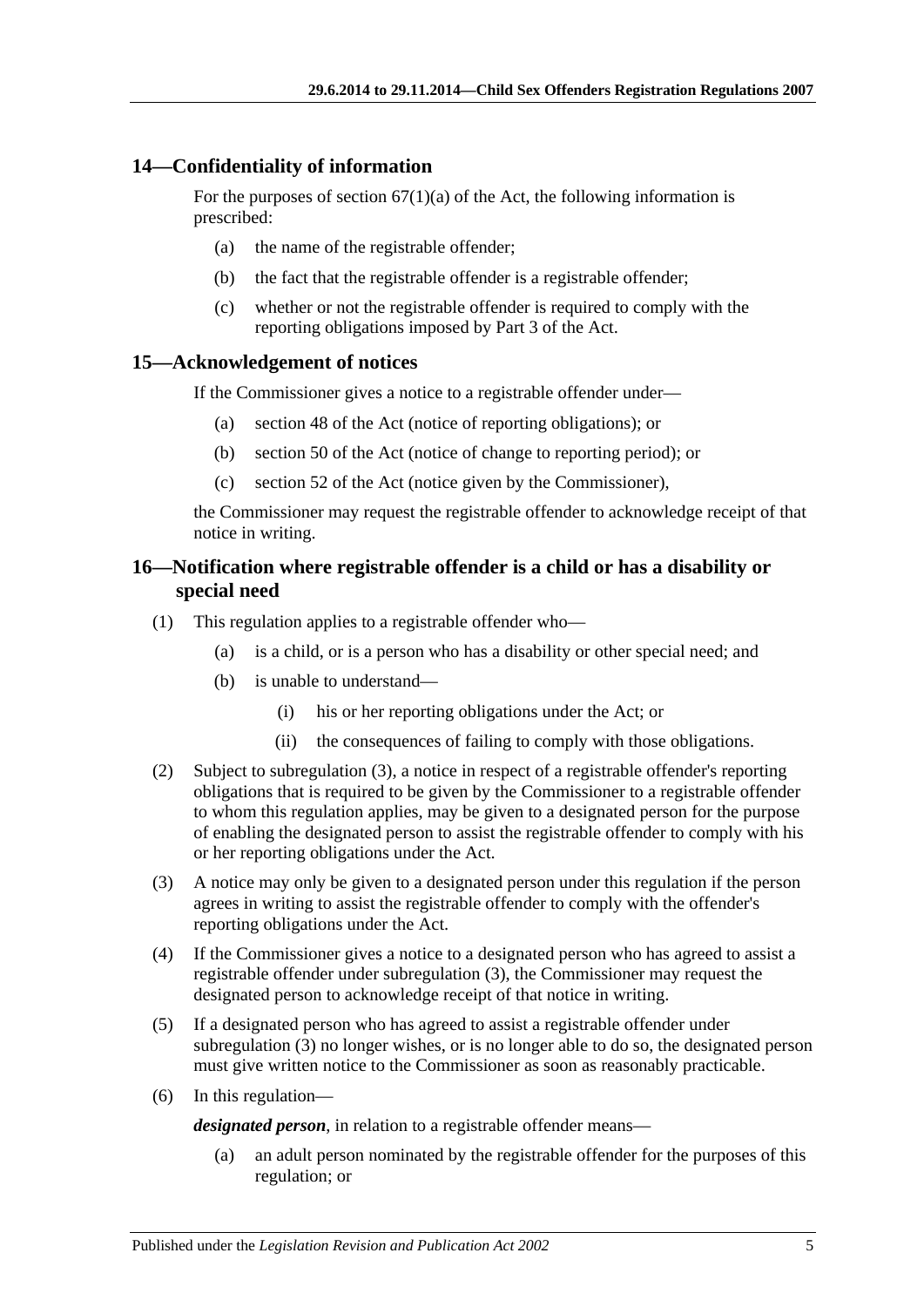(b) if no such person is nominated—an adult person who is a relative, guardian, carer or friend of the registrable offender.

#### <span id="page-5-0"></span>**17—Disclosure of personal information without authorisation**

For the purposes of Schedule 2 clause 4(h) of the Act, the following types of disclosure of personal information about a registrable offender are permitted:

- (a) disclosure to a corresponding registrar where the registrable offender has reported his or her intention under section 17 of the Act to travel to the State, Territory or country (as the case may be) of the corresponding registrar;
- <span id="page-5-3"></span><span id="page-5-2"></span>(b) disclosure to—
	- (i) the Registrar of Births, Deaths and Marriages (including any person acting as Registrar); or
	- (ii) the Deputy Registrar of Births, Deaths and Marriages (including any person acting as Deputy Registrar); or
	- (iii) any other person undertaking functions under the *[Births, Deaths and](http://www.legislation.sa.gov.au/index.aspx?action=legref&type=act&legtitle=Births%20Deaths%20and%20Marriages%20Registration%20Act%201996)  [Marriages Registration Act](http://www.legislation.sa.gov.au/index.aspx?action=legref&type=act&legtitle=Births%20Deaths%20and%20Marriages%20Registration%20Act%201996) 1996* authorised by a person referred to in [subparagraph](#page-5-2) (i) or [\(ii\),](#page-5-3)

for purposes related to monitoring compliance with section 66K of the Act.

#### <span id="page-5-1"></span>**18—Disclosure of personal information with authorisation**

For the purposes of Schedule 2 clause 5(d) of the Act, the following types of disclosure of personal information about a registrable offender are permitted with authorisation:

- (a) disclosure to a police officer of this State or a foreign jurisdiction where the information is reasonably required for the purpose of investigating a suspected offence against a child that is not a registrable offence;
- (b) if the registrable offender is subject to a requirement of the Commissioner to wear or carry a tracking device under section 66N of the Act—disclosure to a person, or person of a class, specified in the authorisation, being a person, or class of person, performing a function or providing a service related to or affected by the wearing or carrying of the tracking device;
- (c) disclosure to a police officer where the personal information—
	- (i) may be relevant to the investigation of, or prosecution of a person for, an offence against a law of the State; or
	- (ii) relates to any other purpose, function or power of South Australia Police under any Act or law.